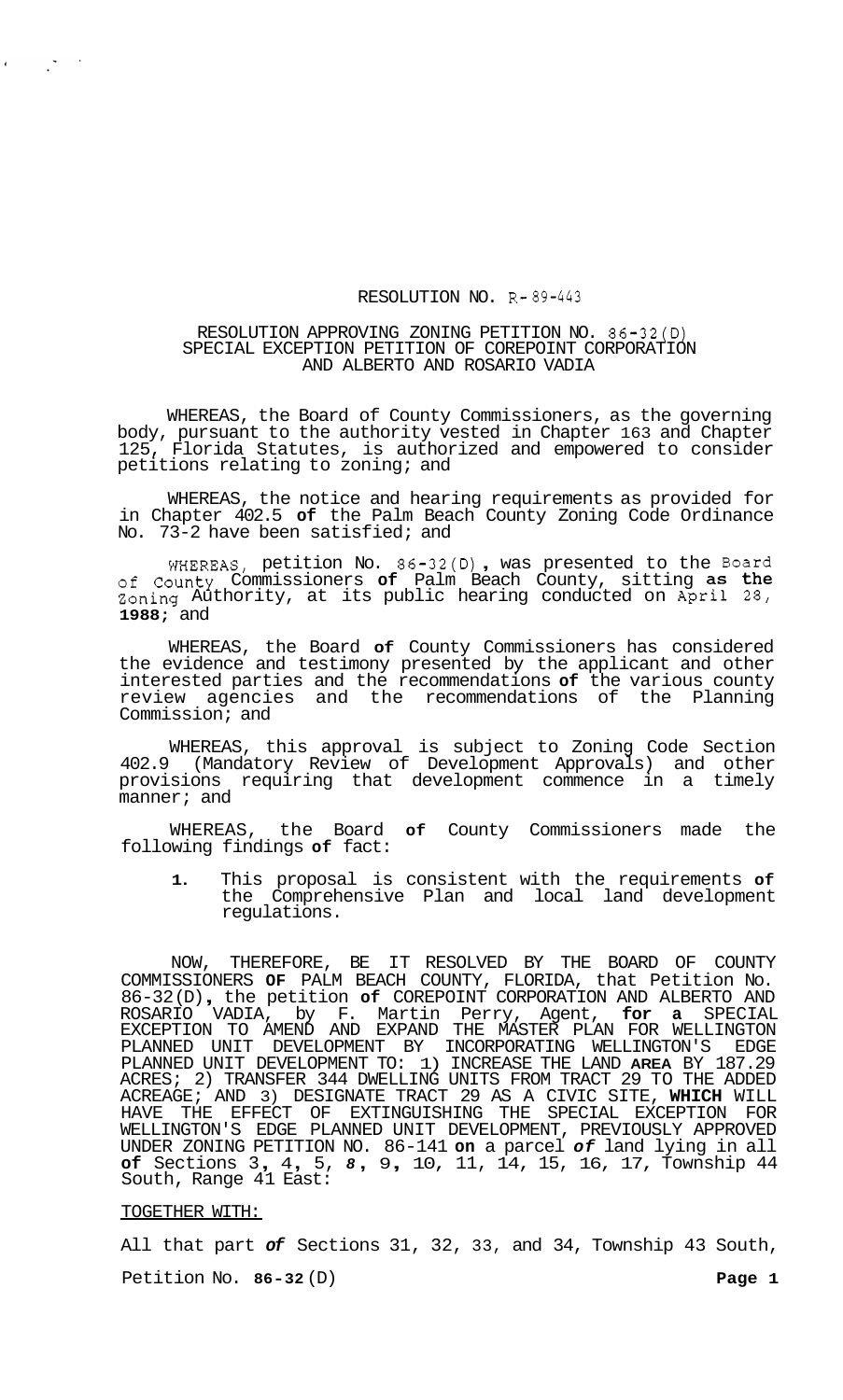Range **41** East, lying within the boundaries of the Plat of Pinewood of Wellington P.U.D., as recorded in Plat Book **32,** Pages **96** through **98,** both inclusive, and the Plat of Paddock Park No. **1 of** Wellington P.U.D., as recorded in Plat Book **41,** Pages **118**  through **120,** both inclusive;

# **TOGETHER** WITH:

All that part of Section **2,** Township **44** South, Range **41** East, lying within the boundaries of the Plat **of** South Shore No. **4** of Wellington P.U.D., as recorded in Plat Book **34,** Pages **63** through **66,** both inclusive, the Plat of Church Site No. **4** of Wellington P.U.D., as recorded in Plat Book **35,** Page **86,** of the Public Records and the Plat of Palm Beach Little Ranches East of Wellington P.U.D., as recorded in Plat Book **30,** Pages **158** and **159.** 

# **TOGETHER** WITH:

A parcel of land in Section **12,** Township **44** South, Range **41** East, being more particularly described as **follows:** 

The Southwest **1/4** of said Section **12,** Less the Southerly **173.00**  feet thereof and **Less** the Easterly **40.00** feet thereof.

#### **TOGETHER** WITH:

All that part of Tracts **22** through **27,** inclusive of Block **18,**  PALM BEACH FARMS COMPANY PLAT **NO. 3,** as recorded in Plat Book **2,**  Pages **45** through **54,** inclusive, being bounded on the South by the Northerly Right-of-way line of Forest Hill Boulevard as recorded in Official Record Book **2198,** Pages **1200** and **1201** of said Public Records and being bounded on the East by the West line **of** the Easterly **255.91** feet of Tracts **22** and **27,** Block **18,** said PALM BEACH FARMS COMPANY PLAT NO. **3.** Subject to existing easements, restrictions, reservations and Rights-of-way of record.

Bearings shown hereon are relative to an assumed bearing **of** South **88** degrees **45' 24"** East along the South line of Section **12,**  Township **44** South, Range **41** East, located on the west side **of**  State Road **7** (U.S. Highway **441)** , being bisected by Forest Hill Boulevard (SR **802),** being bounded on the north by Southern Boulevard (SR **80),** and being bounded **on** the south by the **C-23**  Canal, in an AR-Agricultural Residential Zoning District and a RTS-Residential Transitional Suburban Zoning District, was approved as advertised, subject to the following conditions:

- **1.** The petitioner shall comply **with** all conditions *of*  previous approvals unless expressly modified herein.
- **2.** Prior **to** certification, the master plan tabular data shall be amended to reflect the following:
	- a. The required number **of** trees to be planted or preserved.
	- b. The acreage and dimensions of individual preservation areas.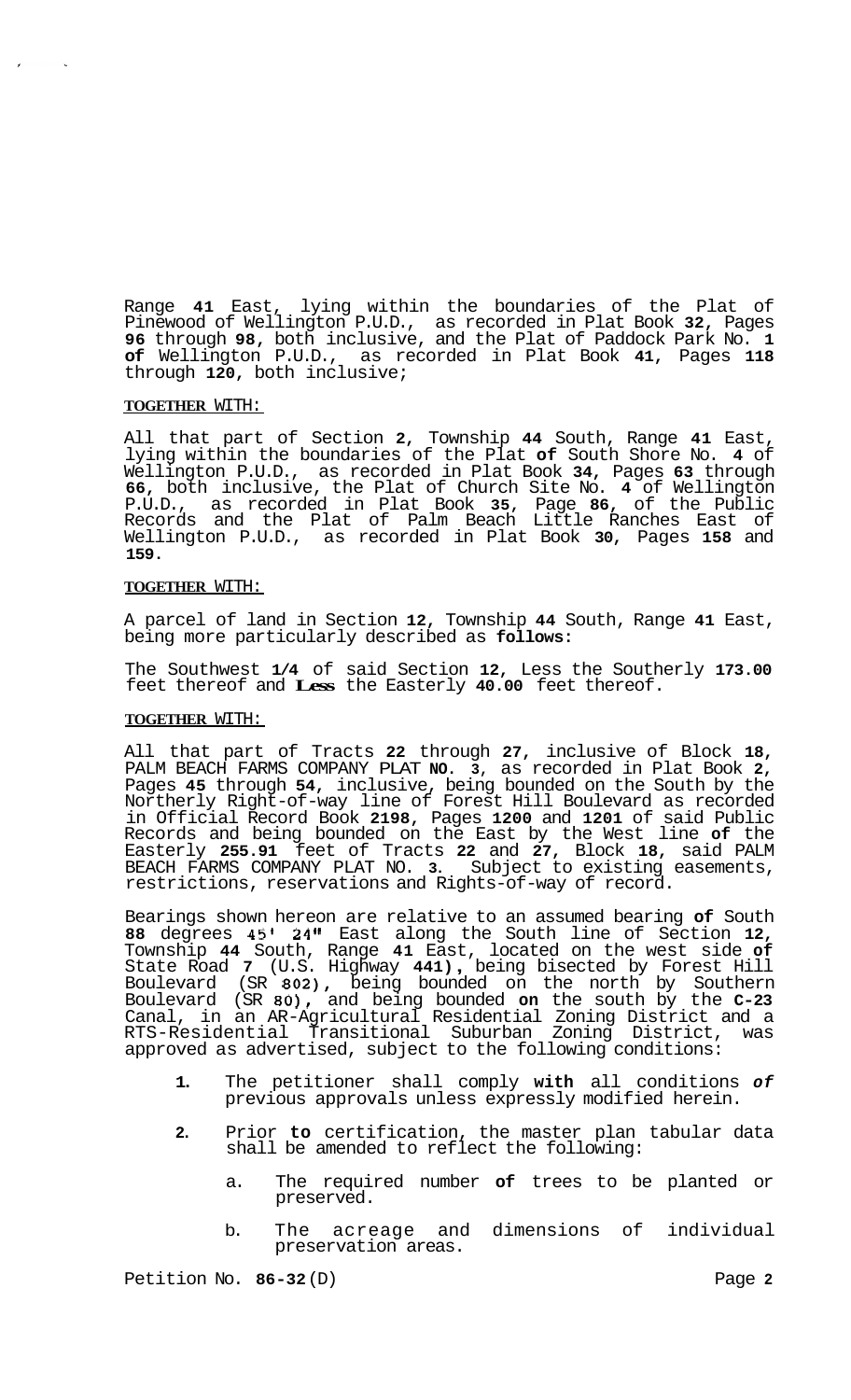- c. Proposed access to the **3.74** acre civic site located to the east.
- d. Labelling of the linear parcels which run north to south adjacent to the easternmost canal right-ofway.
- e. Density of each tract expressed in dwelling units per acre.
- f. Acreage of the OS-R natural reserve known a:; the 'Big Blue" Reserve.
- **3.** Within ninety **(90)** days of the approval of the resolution approving this project, the petitioner shall convey to the Lake Worth Drainage District sufficient right-of-way for Canal **No. S-5,** or an alternate 'canal alignment as approved by Lake Worth Drainage District. Conveyance shall be by Quit Claim Deed or an Easement Deed in the form provided by the District.
- **4.** Sewer service is available to the property. Therefore, no septic tank shall be permitted on the site.
- **5.** Water service is available to the property. Therefore, no well shall be permitted on the site to provide potable water.
- *6.* Failure to comply with the conditions herein may result in the denial or revocation of a building permit; the issuance of a stop work order: the denial of a Certificate **of** Occupancy on any building or struclture; or the denial or revocation of any permit or approval for any developer-owner, commercial-owner, lesseie, or user of the subject property. Appeals from such action may be taken to the Palm Beach County Board of Adjustment or as otherwise provided in the Palm Beach County Zoning Code. Violations of the conditions herein shall constitute violation of the Palm Beach County Zoning Code.
- 7. Condition **No. 12 of** Zoning Petition **No.** 86-141, Resolution **No. R-87-522** which currently states:
	- **"12.** The developer shall fund the construction of Forest Hill Boulevard **as** a **4** lane median divided section from the proposed **4** lane terminus west of S.R. *7* west to the existing **4** lane terminus east of South Shore Boulevard per the above Condition **No. 11.** This construction shall be concurrent with the proposed construction of the intersection of **S.R.** 7 and Forest Hill Boulevard which is **7** and Forest Hill Boulevard which anticipated to be constructed in the first quarter of **1987.**

The developer's engineer shall provide a certified cost estimate for this construction and these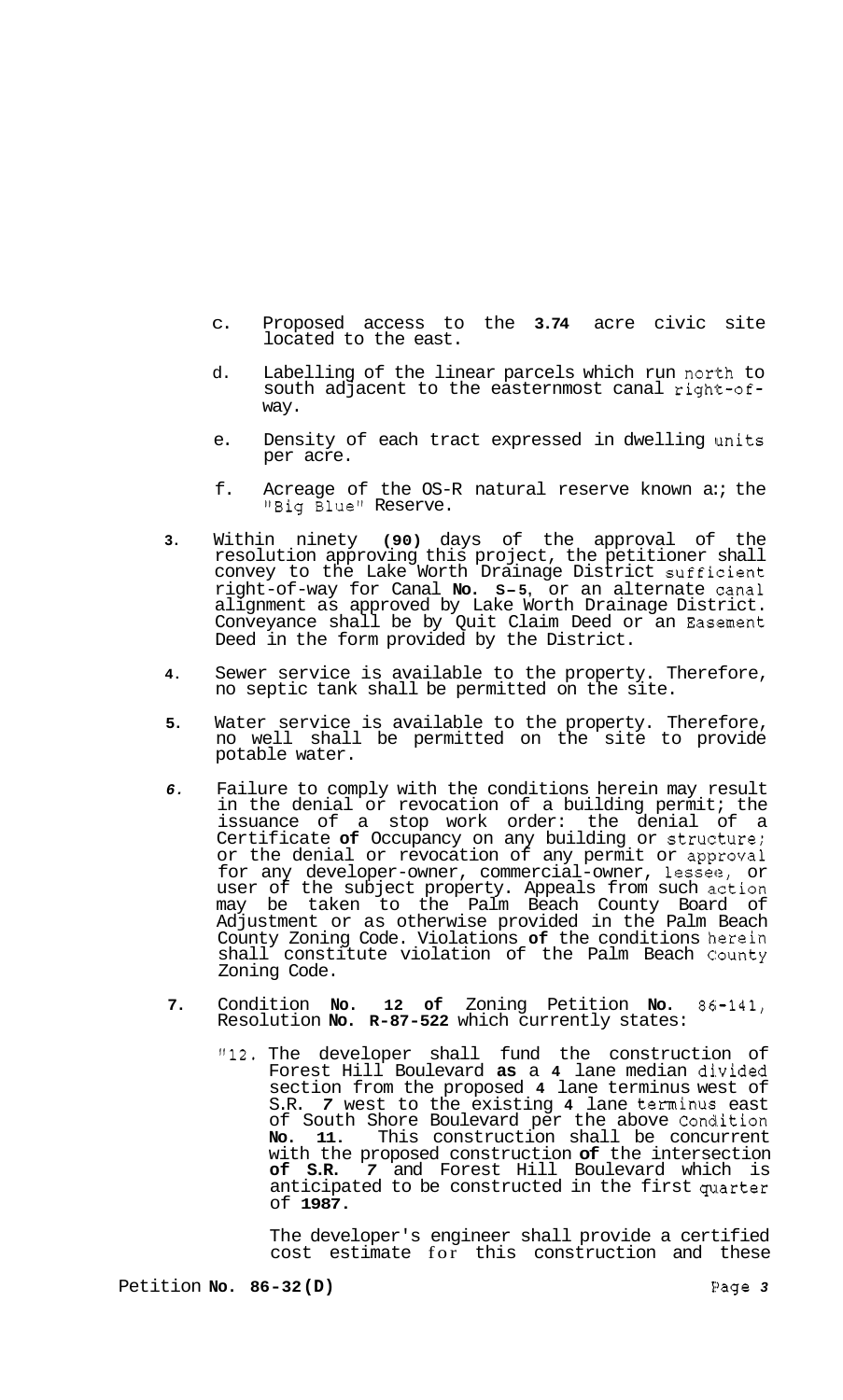funds shall be provided to Palm Beach County upon request when required to construct this project. These funds shall be credited against the fair share fees required in Condition **No.** 9."

is hereby amended to read as follows:

"The developer shall fund the construction of Forest Hill Boulevard per the plans currently in the Engineering Department **as** a four lane median divided section from the proposed four lane terminus west of State Road *7* west to the existing four lane terminus east of South Shore Boulevard per the condition **No. 11** of Resolution **No.** R-87- **522.** The funding shall be either or a combination **of:** 

a.) cash<br>b.) cred

 $\mathbf{z} \in \mathbb{R}^{d \times d}$  .  $\frac{1}{2} \sum_{i=1}^n \frac{1}{2} \sum_{j=1}^n \frac{1}{2} \sum_{j=1}^n \frac{1}{2} \sum_{j=1}^n \frac{1}{2} \sum_{j=1}^n \frac{1}{2} \sum_{j=1}^n \frac{1}{2} \sum_{j=1}^n \frac{1}{2} \sum_{j=1}^n \frac{1}{2} \sum_{j=1}^n \frac{1}{2} \sum_{j=1}^n \frac{1}{2} \sum_{j=1}^n \frac{1}{2} \sum_{j=1}^n \frac{1}{2} \sum_{j=1}^n \frac{1}{2} \sum_{j=$  $\frac{1}{2}$  ,  $\frac{1}{2}$ 

- b.) credits from previous developer roadway construction in the Wellington P.U.D.
- c.) A combination of a and b.

This construction shall be concurrent with the proposed construction of the intersection of State Road *7* and Forest Hill Boulevard, which is anticipated to be constructed in the third quarter **of** 1988. Palm Beach County Engineering Department shall calculate the cost of this section based on the bids received. Any change orders required to properly construct this section shall also be funded by the developer. These funds shall be provided to Palm Beach County upon request when required to construct this project. These funds shall be credited against the fair share fee funds required in Condition **No.9** of Resolution **No.** R-87- **522.** The developer shall also provide revised construction plans for this section to reflect four **(4)** foot paved shoulders and an overlay on the existing lanes."

Commissioner Adams moved for approval of the petition. The motion was seconded by Commissioner Marcus and upon being put to a vote, the vote was as follows:

| Carol A. Roberts                            | $\qquad \qquad \blacksquare$ | Aye           |
|---------------------------------------------|------------------------------|---------------|
| Carol J. Elmquist<br>Karen <b>T.</b> Marcus |                              | Absent        |
| Dorothy Wilken                              | $\sim$ $-$                   | Aye<br>Absent |
| Kenneth M. Adams                            |                              | Aye           |